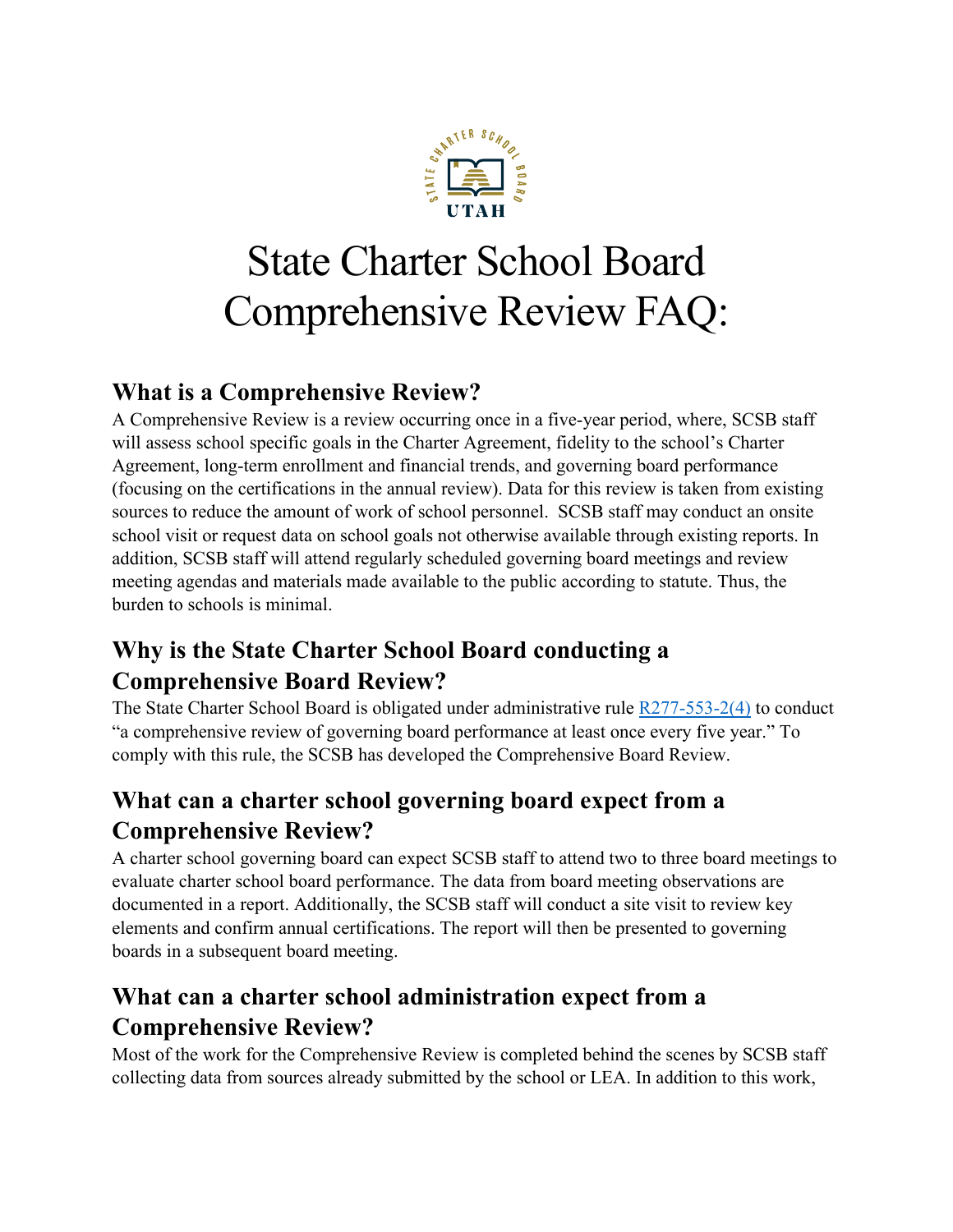SCSB staff will conduct a site visit where they will be looking for key elements listed in the charter agreement or Exhibit A.

#### **Is a Comprehensive Review similar to an Accreditation visit?**

No, an accreditation visit is more of an evaluation of a school's academic program by a outside party. A Comprehensive Review is a review of governing board performance conducted by the school's authorizer to ensure charter fidelity and general compliance.

## **When will my school's Comprehensive Review take place?**

Each charter school authorized by the SCSB is placed into a cohort based on the first school year in operation. From that school year, governing board reviews will occur at year three, year five, and every five years thereafter. A calendar of these cohorts is posted here as well as on the utahscsb.org website. Schools beyond three years in operation will not have a year three comprehensive board review but will be placed in their cohort for the next year five comprehensive board review.

#### **Who will be contacting me?**

The SCSB Oversight and Compliance Coordinator or designee, will contact the charter school governing board chair and charter school director during the charter school's review year to schedule a date for a site visit. At this site visit SCSB staff will verify implementation of the charter school's key elements. Once the comprehensive board review is complete, the SCSB Oversight and Compliance Coordinator or designee will also schedule a time to present to the charter school governing board the results of the Comprehensive Board Review.

#### **What will the results of the review include?**

The results will be presented in a final report that will indicate areas of strength, weakness and action items for the charter school governing board. Strengths are areas in which the charter school governing board is meeting expectations. Weaknesses are areas in which the charter school governing board can focus on or improve. Action items are items that must be resolved by the charter school governing board by a specific date determined by the SCSB Oversight and Compliance Coordinator or designee.

#### **How will I receive the report?**

The results of the Governing Board Review will be presented to the charter school governing board in governing board meeting. This presentation will focus on strengths, weaknesses and action items for the governing board to use to improve their performance. The school director and governing board chair will be notified prior to the governing board meeting.

#### **What happens if the review goes "bad"?**

A Governing Board Review does not necessarily "go bad". The report will identify weaknesses or action items for the governing board to correct. SCSB staff will work closely with the charter school governing board chair and director to establish a timeline and expectations for these action items.